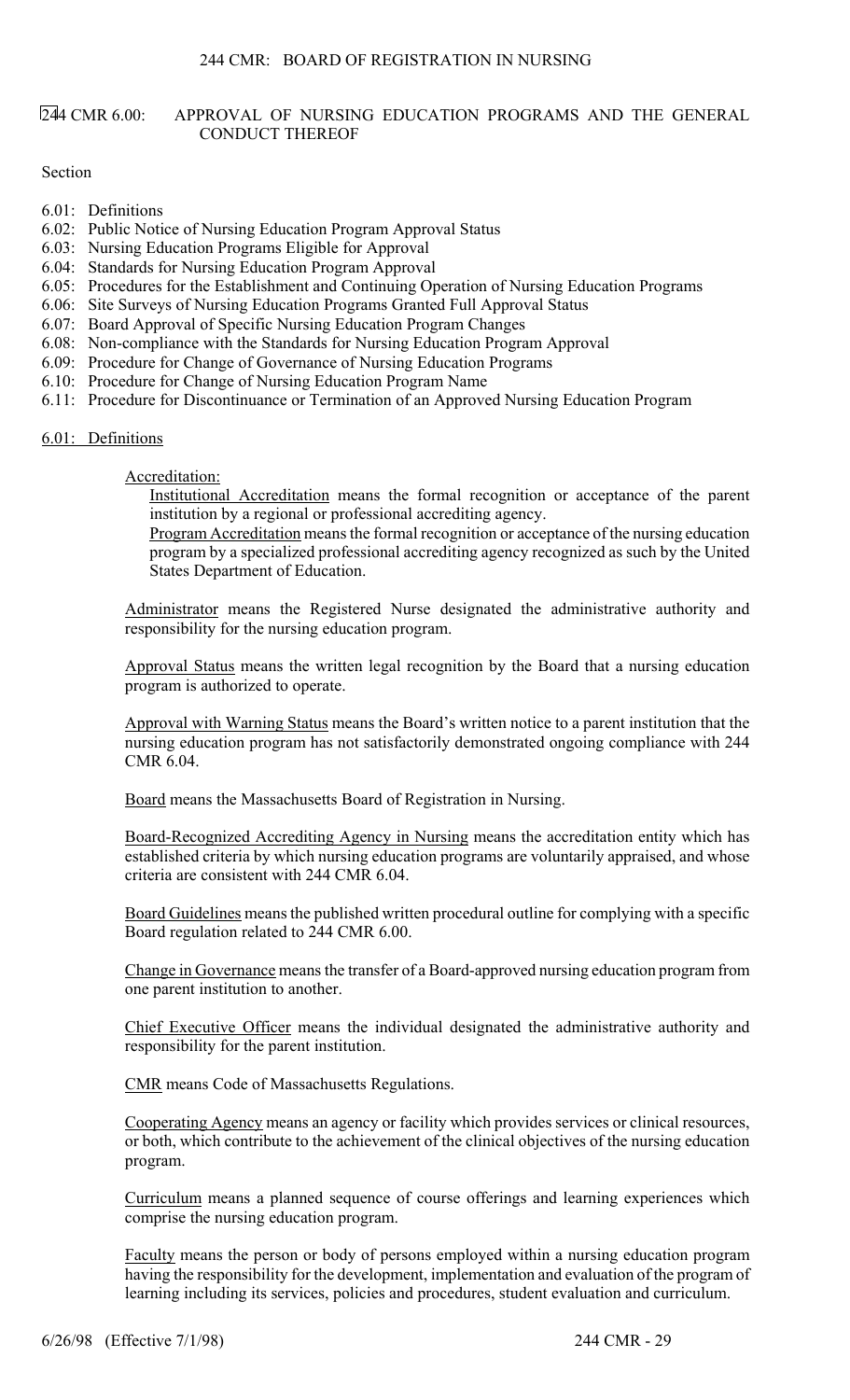#### 6.01: continued

Full Approval Status means the Board's written recognition of a parent institution that the nursing education program has provided satisfactory evidence of its continuous compliance with 244 CMR 6.04.

Initial Approval Status means the Board's written recognition of a parent institution that has been granted Prerequisite Approval status that it has provided satisfactory evidence of its ability to achieve compliance with 244 CMR 6.04. Initial Approval Status is the prerequisite for the admission of students and shall be in effect through the Board's determination of the program's ability to achieve Full Approval Status.

M.G.L. means Massachusetts General Laws.

NCLEX - PN means the National Council Licensure Examination for Practical Nurses, developed by the National Council of State Boards of Nursing.

NCLEX - RN means the National Council Licensure Examination for Registered Nurses, developed by the National Council of State Boards of Nursing.

Nursing Education Program (Program) means the unit within the parent institution which is intended, among other outcomes, to prepare and qualify a graduate to write the NCLEX-RN or NCLEX-PN.

Outcome means measurable performance indicators and shall include, but not be limited to, NCLEX performance, admission, retention and graduation rates, and graduate satisfaction, employment rates and patterns.

Parent Institution means the organization which has the legal authority to operate a nursing education program.

Prerequisite Approval Status means the Board's written notification of a parent institution that it has provided satisfactory evidence of its potential ability to establish a nursing education program complying with 244 CMR 6.04.

Survey means a review of a nursing education program by the Board to determine the program's compliance with 244 CMR 6.04.

#### 6.02: Public Notice of Nursing Education Program Approval Status

The Board shall maintain a list of currently approved nursing education programs. The Board shall notify the chief executive officer of the parent institution in writing within three months of any approval status determination. The Program Administrator shall receive the above notification for Initial, Full and Approval with Warning Status, as well as Withdrawal of Approval.

#### 6.03: Nursing Education Programs Eligible for Approval

Programs eligible for Board approval shall be affiliated with an accredited parent institution and intended, among other outcomes, to prepare and qualify a graduate to write the NCLEX -RN or NCLEX - PN, and shall include:

- (1) Registered Nursing programs granting:
	- (a) a baccalaureate degree
	- (b) an associate degree
	- (c) a diploma of completion from a hospital-based diploma program
	- (d) a certificate of completion from a graduate degree program.

(2) Practical Nursing programs granting a certificate of completion from a community college, vocational postsecondary school, or hospital.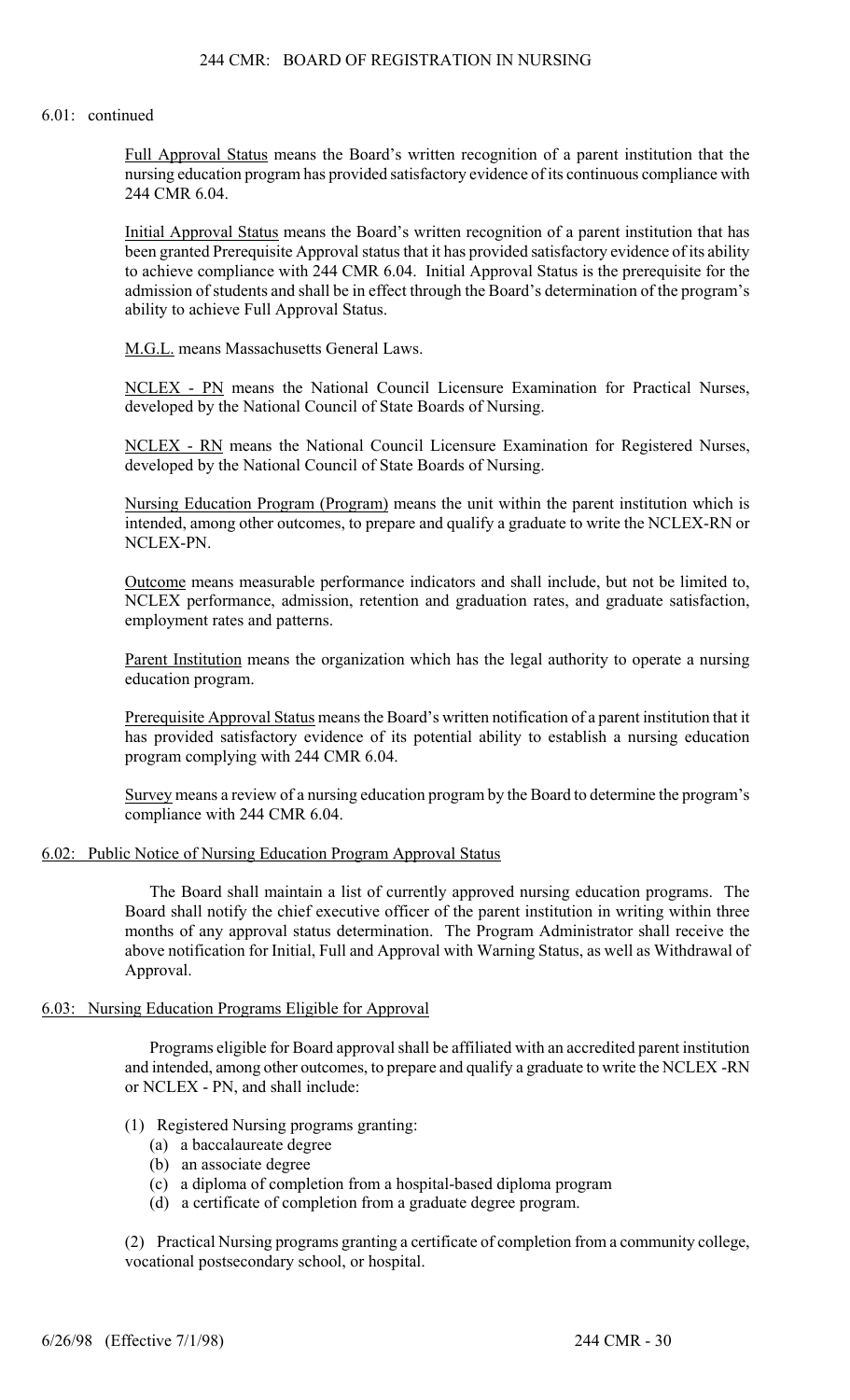# 6.04: Standards for Nursing Education Program Approval

A nursing education program, affiliated with an accredited parent institution seeking Board approval shall comply with the following requirements:

(1) Program Mission and Governance.

(a) A program shall have a published mission or philosophy and objectives, or goals which shall be consistent with those of its parent institution, or with differences that are justified by the objectives or goals of the program. The program's mission, philosophy and objectives, or goals shall be internally consistent.

(b) Program faculty, administrators, and students shall participate in the governance of the parent institution and the program, as appropriate, for the accomplishment of the goals of the parent institution and program.

(c) A program administrator, qualified under 244 CMR 6.04(2)(a), shall be appointed to administer the program on a full-time basis.

(d) Program faculty shall develop, implement and evaluate policies which are consistent with the policies of the parent institution, or with differences that are justified by the goals of the program.

(e) Faculty shall develop and implement a written plan for the systematic evaluation of all components of the program. This evaluation shall include the measurement of the outcomes of the program. The results of the evaluation shall be used for the development, maintenance and revision of the program.

(f) The Board shall be notified immediately in writing of a change in administrative personnel within the program, or a change in the chief executive officer of the parent institution, or both.

(g) The program shall have a written policy for the maintenance and retirement of school, faculty, student and graduate records.

(h) The program shall publish its current approval status in its official publication.

# (2) Faculty qualifications.

(a) Administrator. The program administrator shall:

1. hold a current Massachusetts Registered Nurse license in good standing;

2. possess an earned masters degree in nursing or an earned entry level doctorate in nursing;

3. possess a minimum of five years full-time nursing experience, or its equivalent, within the last eight years, with at least three years experience in nursing education; and

4. maintain expertise appropriate to administrative responsibilities.

(b) Instructor. Faculty teaching either the theoretical or clinical component of a nursing course shall:

1. hold a current Massachusetts Registered Nurse license in good standing;

2. possess an earned baccalaureate degree in nursing or an earned masters degree in nursing for appointment to the faculty of a Practical Nursing program;

3. possess an earned masters degree in nursing, or possess an earned doctorate in nursing, for appointment to the faculty of a Registered Nursing program;

4. possess a minimum of two years full-time experience in nursing, or its equivalent, within the last five years and evidence of clinical competence in the area of clinical instruction; and

5. maintain expertise appropriate to teaching responsibilities.

(c) Waiver of 244 CMR  $6.04(2)(b)3$ .

1. Before July 1, 1999 programs may apply for a waiver of 244 CMR 6.04(2)(b)3. for the appointment of an instructor who possesses:

a. an earned baccalaureate degree in nursing and who is matriculated in a graduate nursing program with an expected graduation date within five years of the waiver; or b. an earned baccalaureate degree in nursing and a related non-nursing graduate degree.

2. The program administrator shall request and complete a waiver on forms supplied by the Board.

3. The Board's review of satisfactory evidence of a potential instructor's academic credentials, including evidence of matriculation in a graduate nursing program, shall serve as the basis for the Board's consideration of a waiver request.

4. A waiver of 244 CMR 6.04(2)(b)3. shall be granted by the Board before appointment.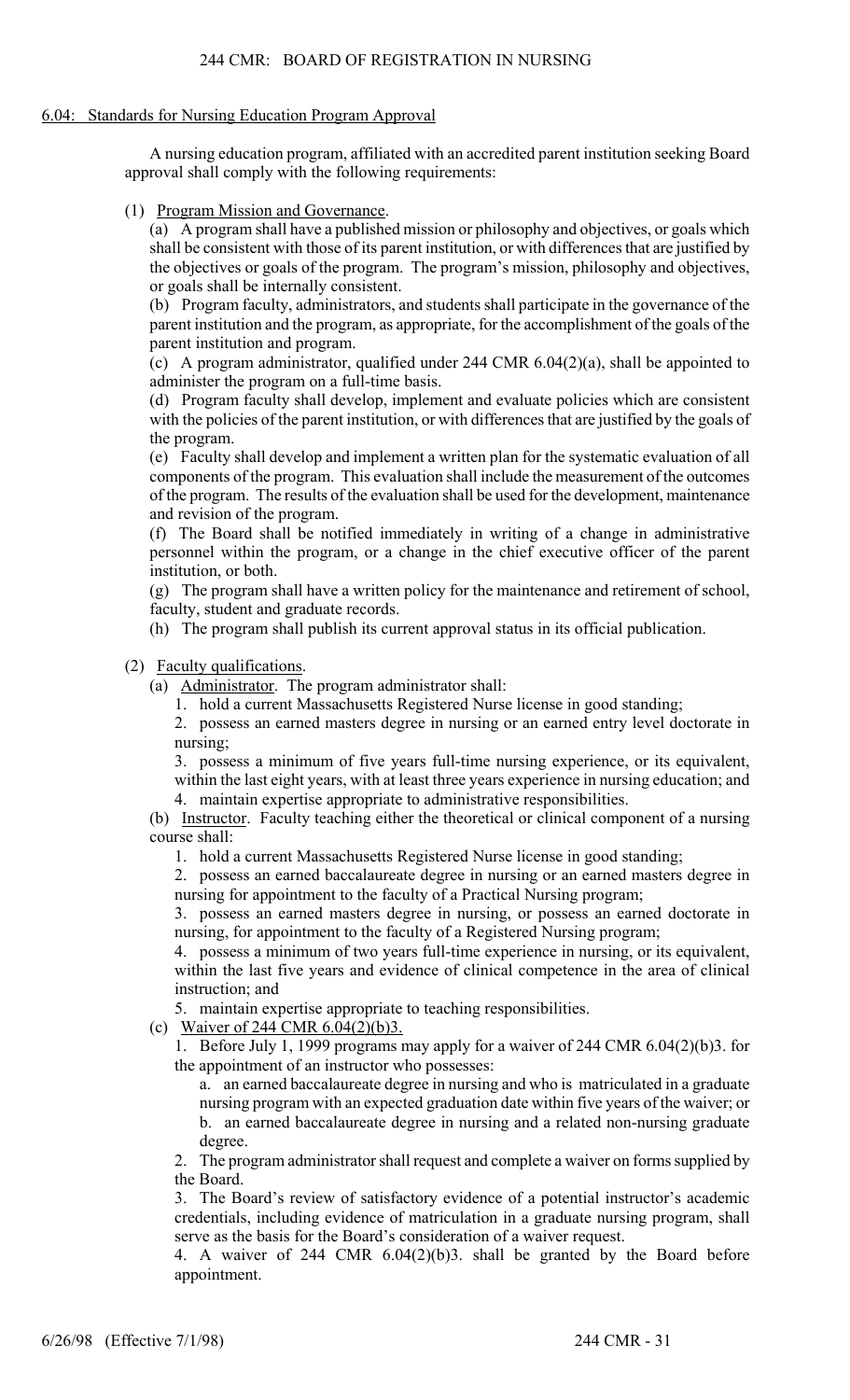#### 6.04: continued

- (3) Students.
	- (a) The program shall:

1. require all candidates for admission to provide satisfactory evidence of secondary school graduation, or its equivalent, and compliance with the immunization requirements specified by the Massachusetts Department of Public Health;

2. publish current policies which describe the specific nondiscriminatory criteria for admission, progression, attendance, course exemption, advanced placement, transfer, educational mobility, withdrawal, re-admission, graduation, and student rights and grievances; and

3. provide opportunities for students to regularly participate in the development and evaluation of the program.

- (b) Program faculty shall evaluate student achievement of nursing competencies.
- (4) Curriculum.

(a) Program faculty shall develop a nursing curriculum plan which shall provide a variety of learning experiences consistent with the program's mission or philosophy and objectives or goals. The sciences, arts, humanities, and foundations of the profession, shall be an integral part of the nursing curriculum plan.

(b) The curriculum shall:

1. extend over a period of time sufficient to provide essential, sequenced learning experiences which enable a student to develop nursing competence. For Practical Nursing programs, this period of time shall be a minimum of 40 academic weeks;

2. be based on an organized pattern of instruction consistent with principles of learning and educational practice;

3. provide instruction in the discipline of nursing, appropriate to the Registered Nurse or Practical Nurse level, across the lifespan and include content relevant to national and local health care needs;

4. be designed in accordance with generally accepted academic standards and credit hours for Registered Nursing programs, and include a minimum of 1080 hours of theory, laboratory and clinical practice for Practical Nursing programs. A minimum of 945 hours shall be allocated to nursing courses in Practical Nursing programs, of which a minimum of 540 hours shall be for clinical experiences; and

5. identify the level of student achievement expected at defined points in the program.

(5) Resources. The allocation of resources shall be appropriate in meeting the goals and outcomes of the program by:

(a) utilizing an adequate number of full-time and part-time faculty and support personnel; (b) determining the student-faculty ratio in clinical practice by the complexity of the educational experience, the student's level of knowledge and skill, and patient needs. The ratio shall not exceed ten students to one faculty member (10:1);

(c) providing for current and comprehensive learning resources developed with faculty input. These resources shall be available and accessible to students and faculty;

(d) maintaining appropriately designed and equipped physical facilities;

(e) managing fiscal resources to maintain the program's financial health; and

(f) developing written agreements with cooperating agencies utilized as clinical learning sites. Agreements shall be developed and reviewed annually by both program and agency personnel. Agreements shall be current and specific in defining parameters of activities and the responsibilities of the program, the student and the cooperating agency.

### 6.05: Procedures for the Establishment and Continuing Operation of Nursing Education Programs

The Board shall approve the establishment and continuing operation of nursing education programs. Before the admission of students, a program shall receive both Prerequisite and Initial Approval Status. Thereafter a program shall maintain ongoing compliance with 244 CMR 6.04 to continue operations. Programs seeking Board approval shall adhere to the following procedures:

(1) Prerequisite Approval Status. A parent institution seeking to establish a program shall: (a) apply in writing to the Board for Prerequisite Approval Status a minimum of 12 months before the proposed date for student admissions to the proposed program;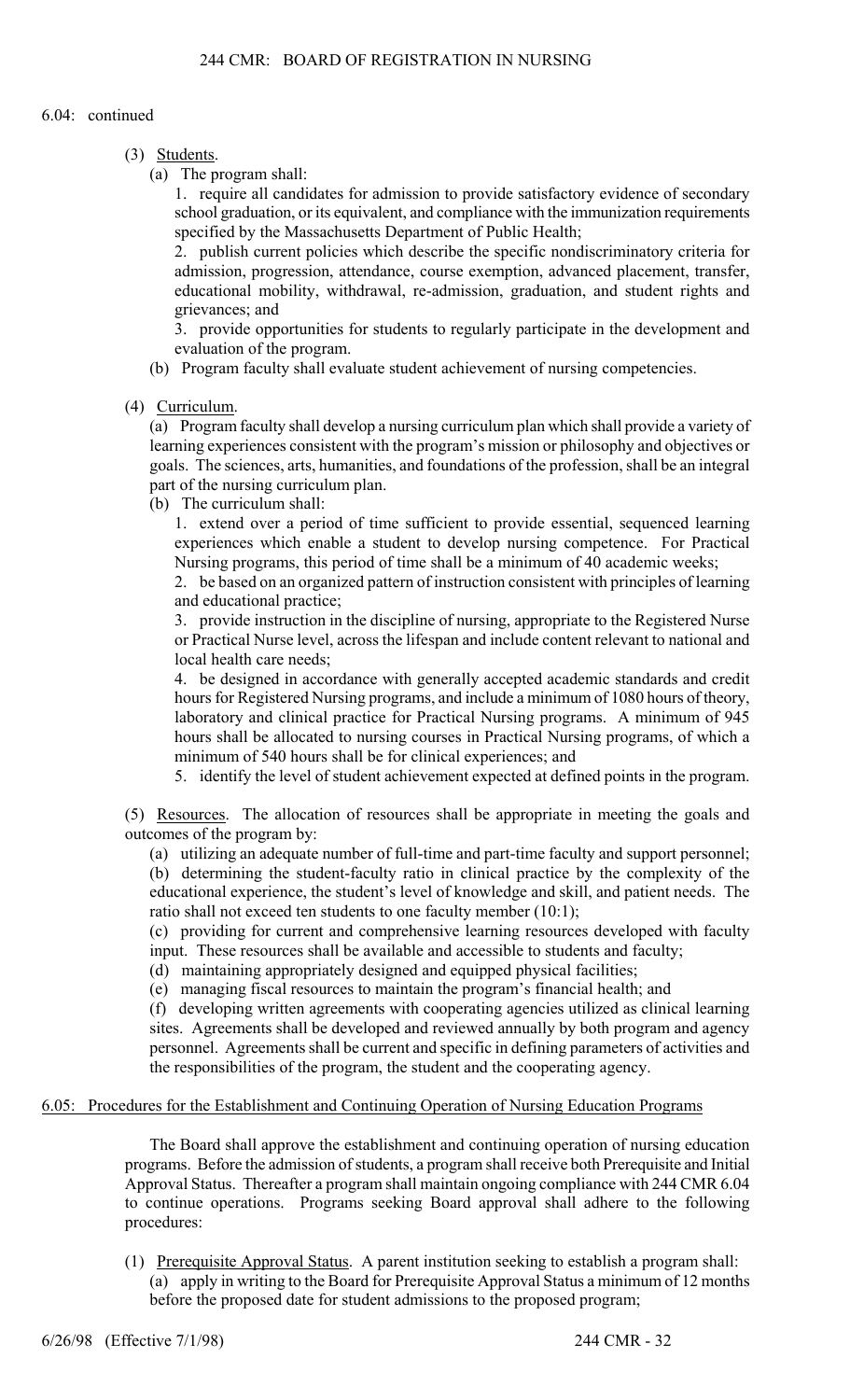(b) complete the application for Prerequisite Approval Status, including:

1. the name under which the program shall be operated and which shall be used by the program in all communications;

2. the rationale for establishing the program and details of the type of program planned, length of the program, and expected opening date;

3. the philosophy and objectives of the parent institution;

4. the statute, charter or articles of incorporation authorizing the institution to conduct a program;

5. evidence of accreditation of the parent institution;

6. verification of approval of the program by the chief executive officer of the parent institution;

7. a description of the relationship of the proposed program to the parent institution;

8. a comprehensive feasibility study which shall include, but not be limited, to the following:

a. documentation of the need and demand for such a program in Massachusetts;

b. projected impact on other programs in the region where the program has been proposed;

c. availability of a qualified program administrator and faculty; and

d. source(s) and number of potential students;

9. names of proposed cooperating agencies, including evidence of their intent to contribute to the achievement of the clinical objectives of the program;

10. satisfactory evidence provided by the parent institution of:

a. adequate support resources including a library, audio/visual resources, classroom(s), laboratory, supplies, equipment, offices, secretaries, and academic counseling;

b. adequate financial resources for planning, implementing and continuing the program; and

11. a timetable for planning and implementing the entire program, including the dates of the appointments of the program administrator and faculty;

(c) demonstrate compliance with 244 CMR 6.00 through a site survey and verification of information presented in the Prerequisite Approval Status application; and

(d) provide satisfactory evidence of the appointment of a program administrator qualified in accordance with 244 CMR 6.04(2)(a) at least 12 months before the proposed date for student admissions.

(2) Initial Approval Status. A parent institution which has been granted Prerequisite Approval Status and which seeks Initial Approval Status for a proposed program shall:

(a) submit an application for Initial Approval Status prepared by the program administrator;

(b) include in the application a report describing the parent institution's ability to comply with 244 CMR 6.04; and

(c) secure written Initial Approval Status from the Board before the admission of students.

(3) Full Approval Status. A parent institution which has been granted Initial Approval Status and which seeks Full Approval Status for a program shall:

(a) apply in writing for Full Approval Status within three months of the publication of the NCLEX performance data of all graduates of the first class. The application shall include a report evaluating the program's ability to maintain on-going compliance with 244 CMR 6.04; and

(b) seek an annual continuation of Full Approval Status contingent on the Board's yearly review of the program's ongoing compliance with 244 CMR 6.04. This review shall include, but may not be limited to, the program's Annual Report to the Board written on forms supplied by the Board, other reports, correspondence and, as deemed necessary by the Board, site visits.

### 6.06: Site Surveys of Nursing Education Programs Granted Full Approval Status

(1) Site Survey of Programs. The Board shall conduct an on-site survey of a program granted Full Approval Status for the purpose of monitoring the program's compliance with 244 CMR 6.04(1) through (5). The on-site survey shall be conducted: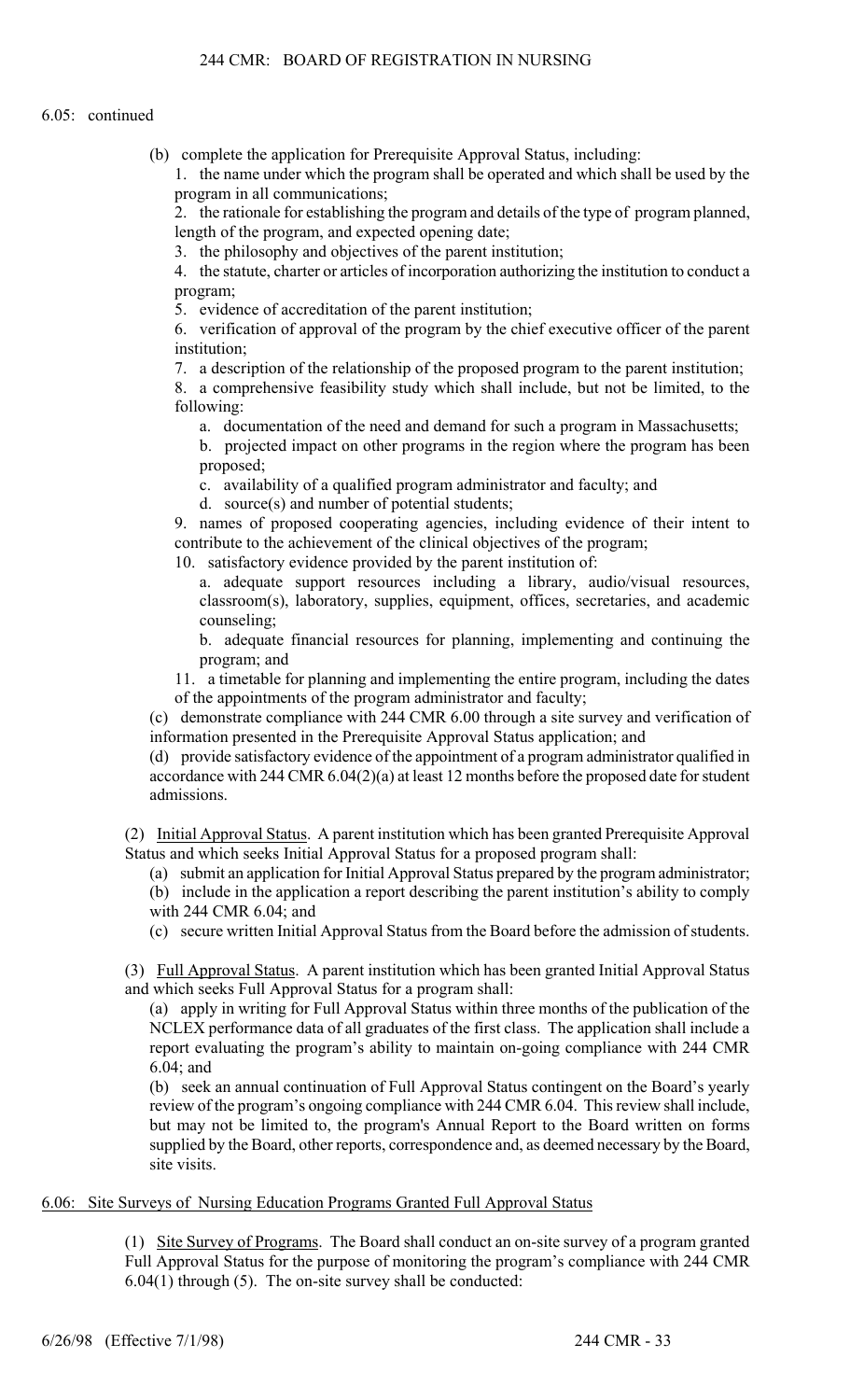#### 6.06: continued

(a) at least every eight years for programs fully accredited by a Board-recognized national accrediting body for nursing;

(b) at least every five years for programs not fully accredited by a Board-recognized accrediting body for nursing;

(c) at the discretion of the Board.

(2) Waiver of 244 CMR 6.06(1)(a).

(a) The Board may waive its on-site survey based on its review of a written waiver request submitted by the program administrator within three months of the program's receipt of its notice of full accreditation status by a Board-recognized accrediting agency in nursing, and accompanied by:

1. written evidence of the program's full accreditation;

2. the program's report evaluating its compliance with the accreditation standards of the Board-recognized accrediting agency in nursing;

3. the written findings and recommendations of the Board-recognized accrediting agency in nursing based on its review of the program. The Board may request a progress report from the program in response to the recommendation(s) of the accrediting agency; and

4. The program report addressing its compliance with 244 CMR 6.04(1)(g) and (h);  $(2)(a)$  and  $(b)$ ;  $(4)(b)1$ . and  $4$ .; and  $(5)(b)$ .

(b) The Board shall notify the program administrator of its action on the waiver request.

#### 6.07: Board Approval of Specific Nursing Education Program Changes

(1) The Board shall approve any of the following program changes before implementation of such change:

- (a) the admission of a minimum of ten additional students;
- (b) a change in the program's philosophy, goals and/or outcomes;
- (c) a change in the sequence of the majority of courses offered or a change in the overall
- program content designed to achieve educational outcomes which may alter the program; or
- (d) a change in the overall length of the program.

(2) The program administrator shall submit a written request for Board approval of program changes in accordance with current Board guidelines. The request shall be submitted to the Board a minimum of six months before the planned implementation date.

(3) The program administrator shall notify the Board of all other program changes when submitting the program's Annual Report to the Board.

#### 6.08: Non-compliance with the Standards for Nursing Education Program Approval

(1) Review of the Approval Status of a Program. Grounds for Board review of a program's approval status and site visit shall include, but may not be limited to, the following:

(a) the Board's receipt of information documenting a violation of 244 CMR 6.00;

(b) the denial, withdrawal or change of program accreditation by a Board-recognized national nursing accrediting body or institutional accreditation agency;

(c) providing false or misleading information to the Board, enrolled students, program applicants, or the public concerning the program;

(d) failure to adhere to current Board guidelines;

(e) ongoing difficulty in retaining qualified administrators, faculty or both;

(f) failure to adhere to the program's stated philosophy, goals, objectives, policies and curriculum plan;

(g) failure to provide clinical experiences necessary to meet the objectives of the program; and

(h) ongoing annual NCLEX pass rate less than 80% for first-time writers.

(2) Approval with Warning Status. The Board may determine that a program has failed to satisfactorily comply with 244 CMR 6.04(1) through (5) and warrants the Approval With Warning Status based on a preponderance of the evidence. The Board shall notify the chief executive officer of the parent institution and the program administrator, in writing, of the program's Approval with Warning Status, and of the actions the parent institution and program shall take to come into compliance with 244 CMR 6.04(1) through (5). A Program placed on Approval With Warning Status shall: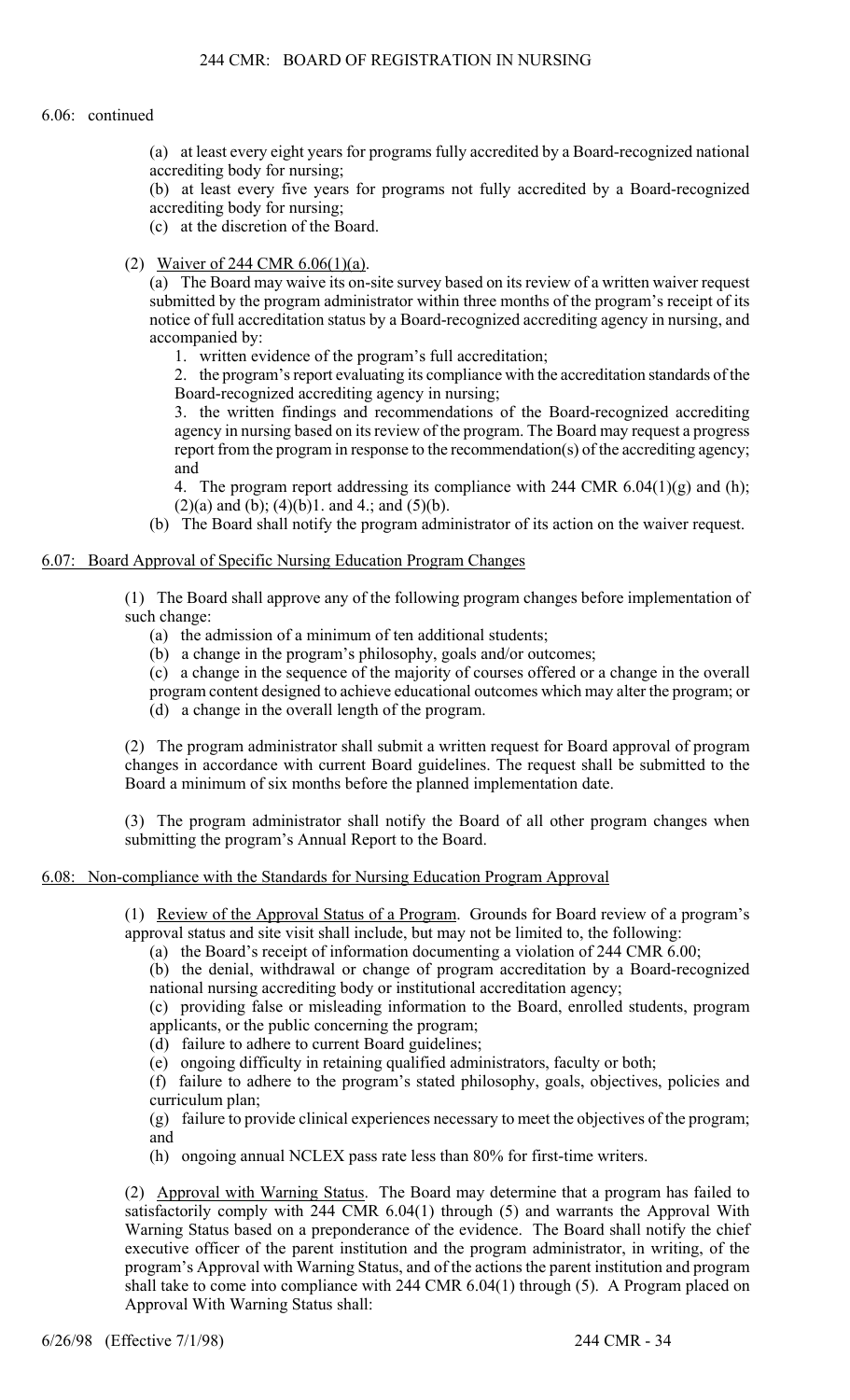#### 6.08: continued

(a) immediately notify all enrolled students and program applicants in writing, in accordance with established current Board guidelines, of the program's Approval with Warning Status, the basis therefor, and the necessary corrective action(s);

(b) correct the deficiencies identified by the Board within 12 months, unless otherwise directed by the Board. Failure to correct the cited deficiencies within the designated time period shall result in the Board's withdrawal of the program's approval status; and

(c) inform all program graduates that they remain eligible to write the NCLEX.

(3) Withdrawal of Approval.

(a) The Board shall withdraw its approval of a program after notifying the program in writing of its failure to comply with 244 CMR 6.04 and providing an opportunity to correct such deficiencies. Action by the Board to withdraw approval granted a program shall be taken in accordance with M.G.L. c. 112, § 81A. The provisions in M.G.L. c. 112, § 81A specify that:

1. no approval granted by the Board shall be withdrawn unless the Board has conducted an on-site survey visit;

2. the parent institution aggrieved by the withdrawal of approval has an opportunity to petition the Board in writing for a hearing before the Board.

(b) The Board shall notify all enrolled students and program applicants upon its withdrawal of a program's approval that they shall not be eligible as graduates of the program to write the NCLEX.

(c) The program administrator shall make all reasonable efforts to assist enrolled students in transferring to a Board-approved program.

(4) Reinstatement of Approval. A program whose approval has been withdrawn by the Board may request reinstatement of approval by following the procedure for obtaining Prerequisite Approval Status as set forth in 244 CMR 6.05.

#### 6.09: Procedure for Change of Governance of Nursing Education Program

The Board shall approve a change in governance before such change may be effective. The chief executive officer of the parent institution shall notify the Board in writing of any anticipated change in institutional governance. The notification shall include, but may not be limited to, documentation satisfactory to the Board which demonstrates:

(a) all enrolled students and program applicants have been notified in writing of the proposed change and its impact, including cost, possible differences in curriculum, locations of courses and clinical experiences, and financial assistance;

(b) a plan by the receiving parent institution for the appointment, if needed, of qualified faculty;

(c) a plan for the orientation of faculty transferred to the receiving parent institution which shall include the receiving institution's philosophy, curriculum and policies;

(d) the receiving parent institution has established an organizational plan and communicated it to affected personnel;

(e) the receiving parent institution has been authorized to operate a program by statute or charter;

(f) the receiving parent institution shall comply with 244 CMR 6.00; and

(g) the name, title and address of the custodian of the records of the transferred program.

#### 6.10: Procedure for a Change of Nursing Education Program Name

(1) The legal name of the program on file with the Board shall be used in all references to the program.

(2) The parent institution shall notify the Board in writing of the new name and its effective date, in the event the name of the program is changed.

(3) Such notification shall be filed with the Board a minimum of 30 days before the effective date of the name change.